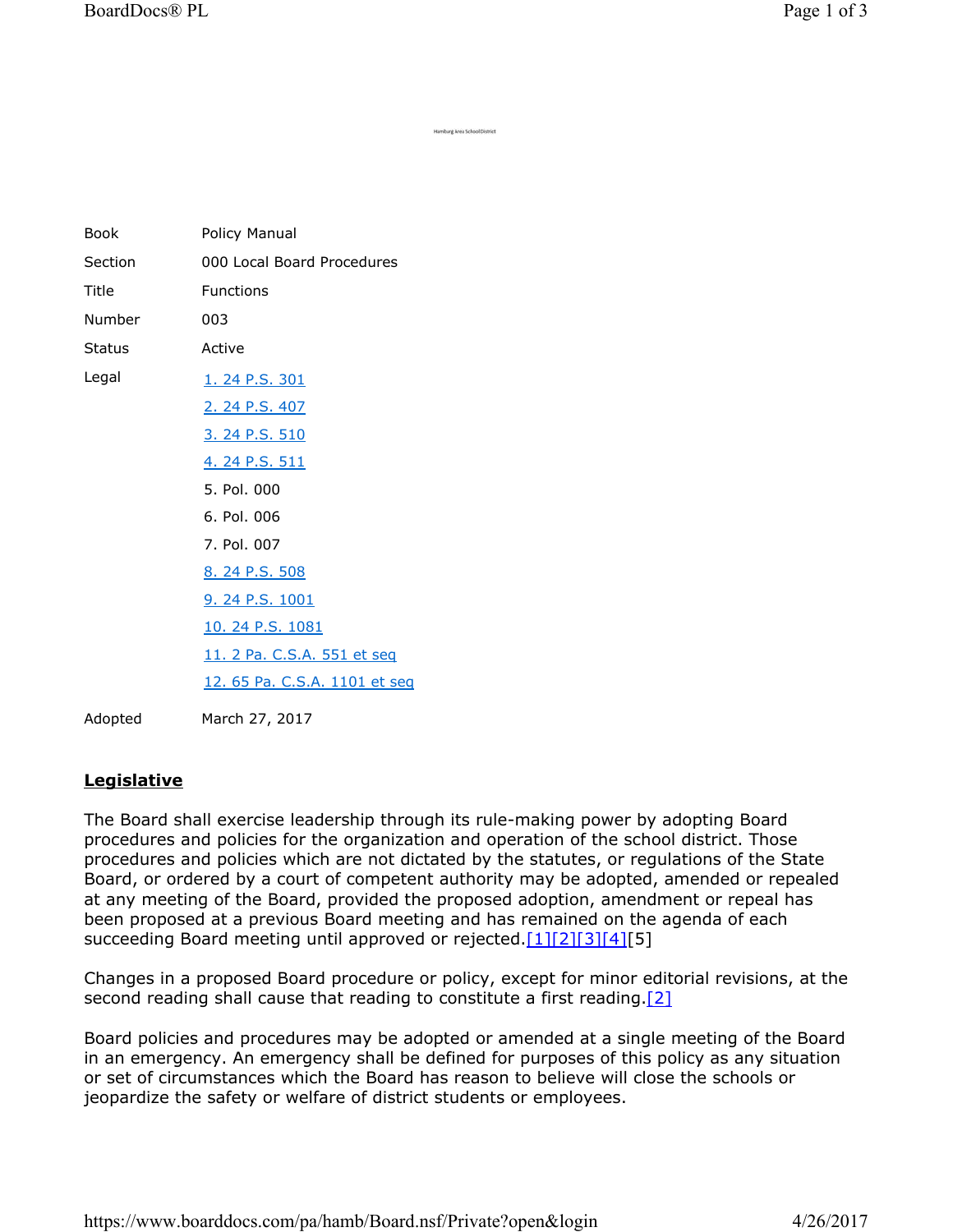The Board may, upon a majority vote, cause to suspend at any time the operation of a Board procedure or policy, provided the suspension does not conflict with legal requirements.[2]

Such suspension shall be effective until the next meeting of the Board, unless an earlier time is specified in the motion to suspend.[2]

Board procedures and policies shall be adopted, amended or repealed by a majority vote of the Board.[6]

The adoption, modification, repeal or suspension of a Board procedure or policy shall be recorded in the minutes of the Board meeting. All current procedures and policies shall be maintained in the Board Policy Manual and disseminated appropriately.[7]

## **Executive**

The Board shall exercise its executive power by the appointment of a district Superintendent, who shall enforce the statutes of the Commonwealth, the regulations of the State Board of Education, the policies of the Board, and all other applicable laws and regulations.[8][9][10]

The Superintendent shall be responsible for implementing Board policies and establishment of administrative regulations for the operation of the school district that are not inconsistent with state and federal statutes or regulations; are dictated by the policies of this Board; are binding on district employees and students when issued; and shall be submitted to the Board for review. The Board reserves the right to alter or rescind any such administrative regulation.[3][5]

The Board reserves the right to review and to direct revisions of administrative regulations when it considers the regulations, to be inconsistent with Board policy or district practices. However, the Board shall not adopt administrative regulations unless required by law or requested by the Superintendent. Such adoption and/or amendment of administrative regulations shall adhere to the policy for adoption and amendment of Board procedures and policies.

The Board delegates authority to the Superintendent to take necessary action in circumstances not provided for in Board policy. The Superintendent shall promptly inform the Board of such action. The Superintendent's decision may be subject to review by the Board.

The Superintendent shall implement a procedure to inform Board members and designated employees of their responsibility under the Ethics Law.<sup>[12]</sup>

Whenever responsibility is delegated to the Superintendent or other administrator, it is understood that such individual may designate a representative to act on his/her behalf.

## **Review**

The Board may assume jurisdiction over controversies or disputes arising within this school district concerning any matter over which the Board has authority granted by statute or where the Board has retained jurisdiction in contract or policies.<sup>[3]</sup>

In furtherance of its adjudicatory function, the Board may hold hearings in accordance with law which shall offer the parties to a dispute, on notice duly given, a fair and impartial forum for the resolution of the matter. $[11]$